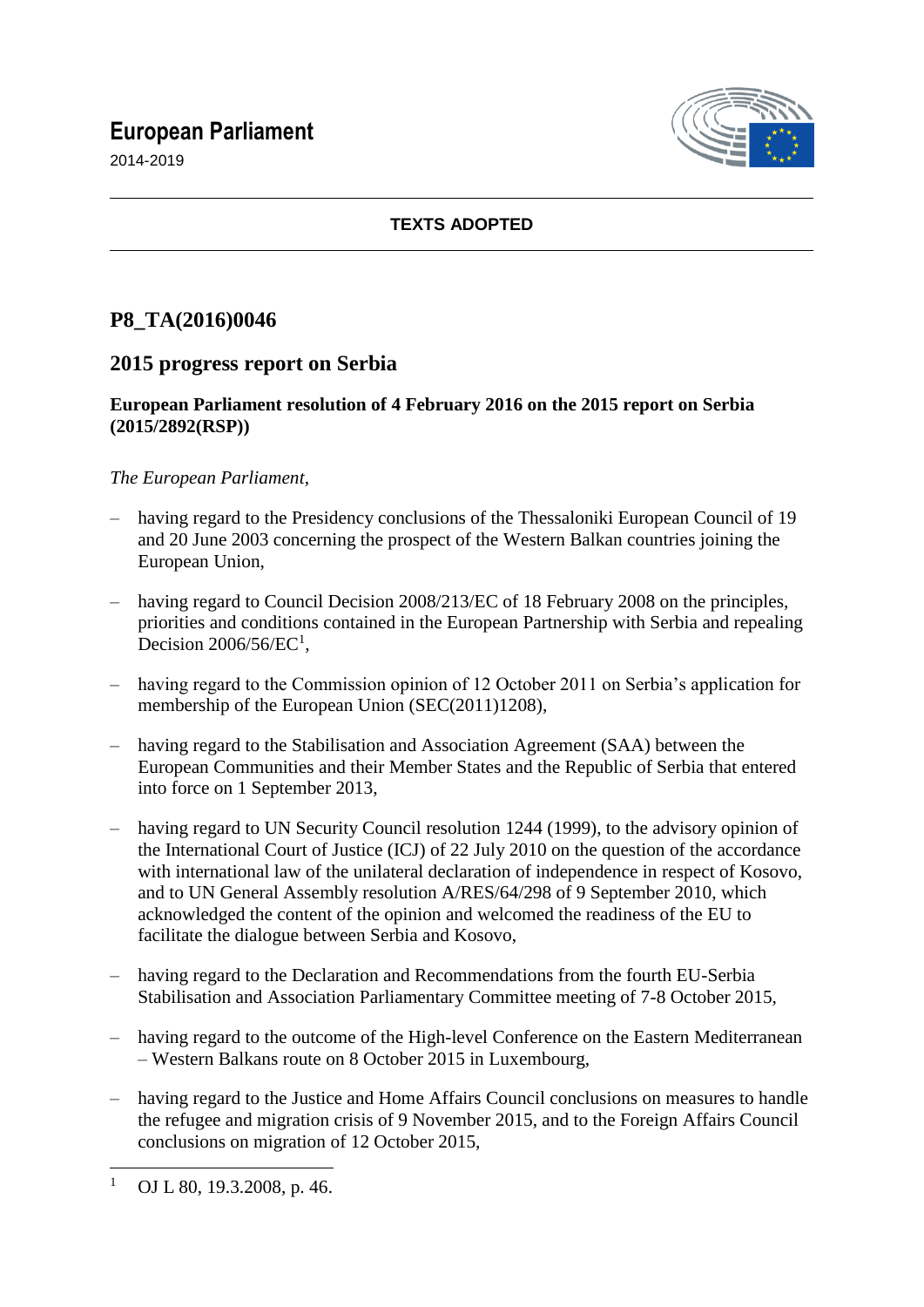- having regard to the 17-point plan agreed at the meeting on the Western Balkans migration route held among the leaders of EU Member States and non-EU Member States concerned by the influx of refugees and migrants on 25 October 2015,
- having regard to the Commission's 2015 progress report on Serbia of 10 November 2015 (SWD(2015)0211),
- having regard to its resolution of 11 March 2015 on the 2014 progress report on Serbia<sup>1</sup>,
- having regard to its resolution of 15 April 2015 on the occasion of International Roma Day – anti-Gyspyism in Europe and EU recognition of the memorial day of the Roma genocide during World War  $II^2$ ,
- having regard to the Council conclusions of 15 December 2015 on enlargement and stabilisation and association processes,
- having regard to the work of David McAllister as the Foreign Affairs Committee's standing rapporteur on Serbia,
- having regard to Rule 123(2) of its Rules of Procedure,
- A. whereas the European Council of 28 June 2013 decided to open accession negotiations with Serbia; whereas the first intergovernmental conference (IGC) took place on 21 January 2014; whereas the screening process was completed in March 2015; whereas Serbia had fully established its negotiating team in September 2015;
- B. whereas in the 2015 report on Serbia the Commission reports on Serbia's progress towards European integration, assessing its efforts to comply with the Copenhagen criteria and the conditionality of the Stabilisation and Association Process; whereas the Commission has applied a new approach to reporting which provides much clearer guidance to the countries in question on what they have to focus on;
- C. whereas Serbia, like every country aspiring to EU membership, must be judged on its own merits in terms of fulfilling, implementing and complying with the same set of criteria, and whereas the countries' dedication to the necessary reforms and their quality determine the timetable for accession;
- D. whereas Serbia has taken important steps towards the normalisation of relations with Kosovo, resulting in the First Agreement of Principles Governing the Normalisation of Relations of 19 April 2013; whereas four important agreements were reached on 25 August 2015; whereas progress in Serbia's accession negotiations needs to be made in parallel with progress in the process of normalisation of relations with Kosovo in line with the negotiating framework; whereas further efforts remain vital in order to permanently calm these relations; whereas it is of the utmost importance that all the agreements are fully implemented by both parties;
- E. whereas Serbia became the 33rd participating state in the EU Civil Protection Mechanism in July 2015;

 $\overline{a}$ 

<sup>&</sup>lt;sup>1</sup> Texts adopted, P8\_TA(2015)0065.<br><sup>2</sup> Texts adopted, P8\_TA(2015)0005.

<sup>2</sup> Texts adopted, P8\_TA(2015)0095.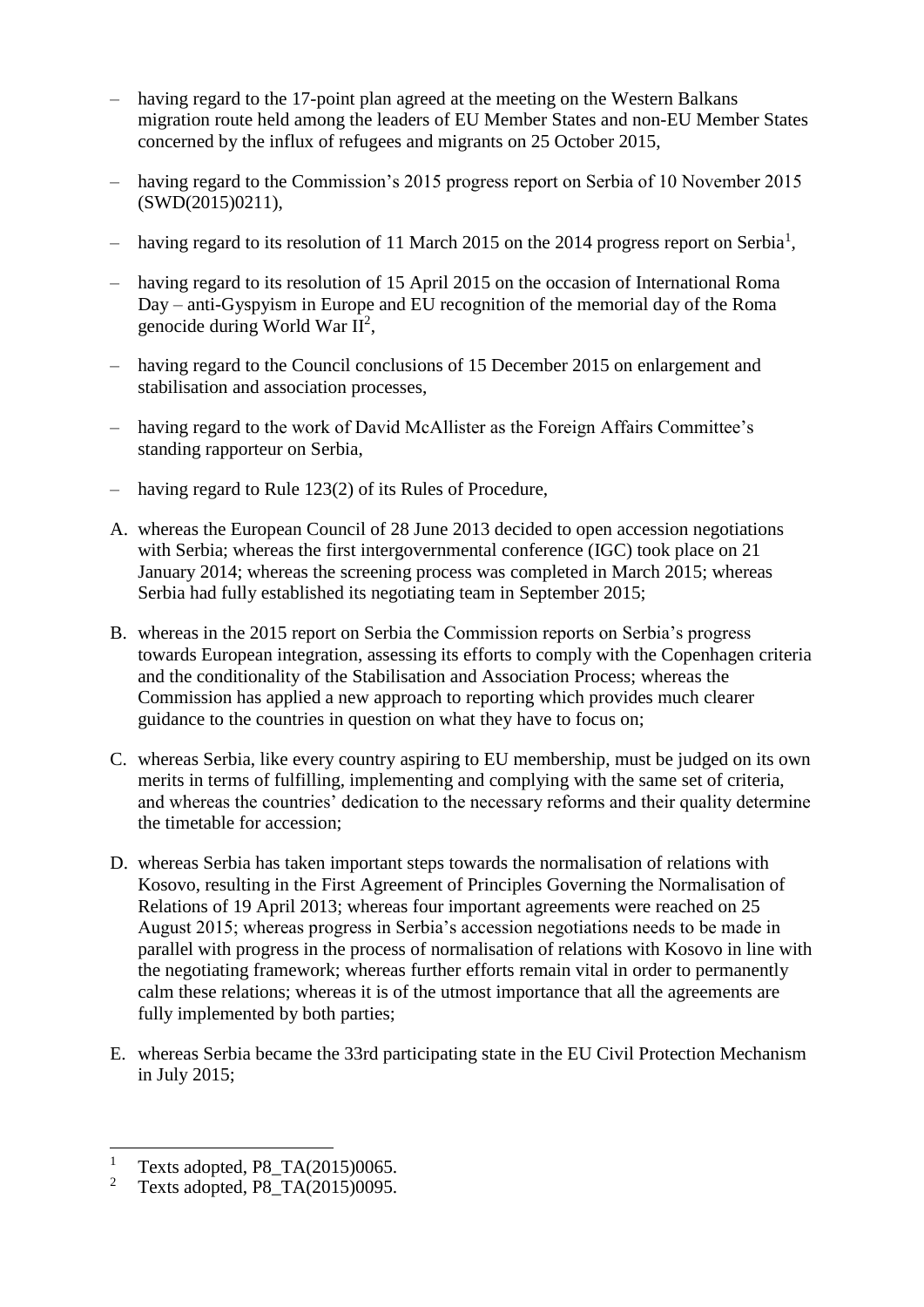- F. whereas the EU has highlighted the need to strengthen economic governance, the rule of law and public administration capacities in all of the Western Balkan countries;
- G. whereas the EU has placed the rule of law at the core of its enlargement policy;
- H. whereas in January 2015 Serbia took the chair of the Organisation for Security and Cooperation in Europe (OSCE);
- 1. Welcomes the opening of the negotiations and the opening of Chapters 32 (Financial control) and 35 (Other issues – Item 1: Normalisation of relations between Serbia and Kosovo) at the Intergovernmental Conference in Brussels on 14 December 2015; welcomes the continued commitment by Serbia to the European integration process; calls on Serbia to actively promote this strategic decision among the Serbian public; notes with satisfaction that Serbia has embarked on an ambitious reform agenda; calls on Serbia to tackle decisively and head-on the systemic and socio-economic reforms; urges Serbia to devote particular attention to its young people when implementing its reforms;
- 2. Welcomes the preparations by Serbia to effectively start the accession negotiations with the conclusion of the screening process, and the preparation and submission of comprehensive action plans for Chapters 23 (Judiciary and fundamental rights) and 24 (Justice, freedom and security); expresses the hope that these chapters can be opened early in 2016; stresses that thorough negotiations of Chapters 23 and 24 are essential to address the reforms that have to be carried out and implemented in the areas of judiciary and fundamental rights and of justice, freedom and security; recalls that progress in these areas will need to be made in parallel with progress in the negotiations overall; stresses that the negotiation of Chapter 35 is of crucial importance for Serbia's progress on its path towards EU integration; takes the view, in this regard, that the full normalisation of relations between Serbia and Kosovo is an important condition for Serbia's accession to the EU;
- 3. Underlines that the thorough implementation of legislation and policies remain a key indicator of a successful integration process; encourages Serbia's political leaders to continue with the reforms needed for alignment with EU standards; calls on Serbia to improve the planning, coordination and monitoring of the implementation of new legislation and policies;
- 4. Welcomes Serbia's progress in the business environment, in reducing the budget deficit, and in the labour market, including in labour legislation and employment policy; encourages the Serbian authorities to further improve the investment climate across Serbia and reduce the economic and social disparities between its regions, to ensure the protection of foreign investments and to solve longstanding investment disputes, and, while acknowledging progress in the restructuring of public companies, points to the importance of further relevant advancement and transparency in the privatisation process; stresses the need for Serbia to align its legislation on state aid control with the acquis;
- 5. Welcomes the progress on economic reforms, which improved Serbia's budgetary situation, and calls on the Commission to continue supporting the government in its plans to conduct further reforms, especially in addressing fiscal imbalances and reforms of major sectors of the economy;
- 6. Commends Serbia's constructive approach in dealing with the migration crisis; notes, however, that a constructive approach with neighbouring countries should be fostered;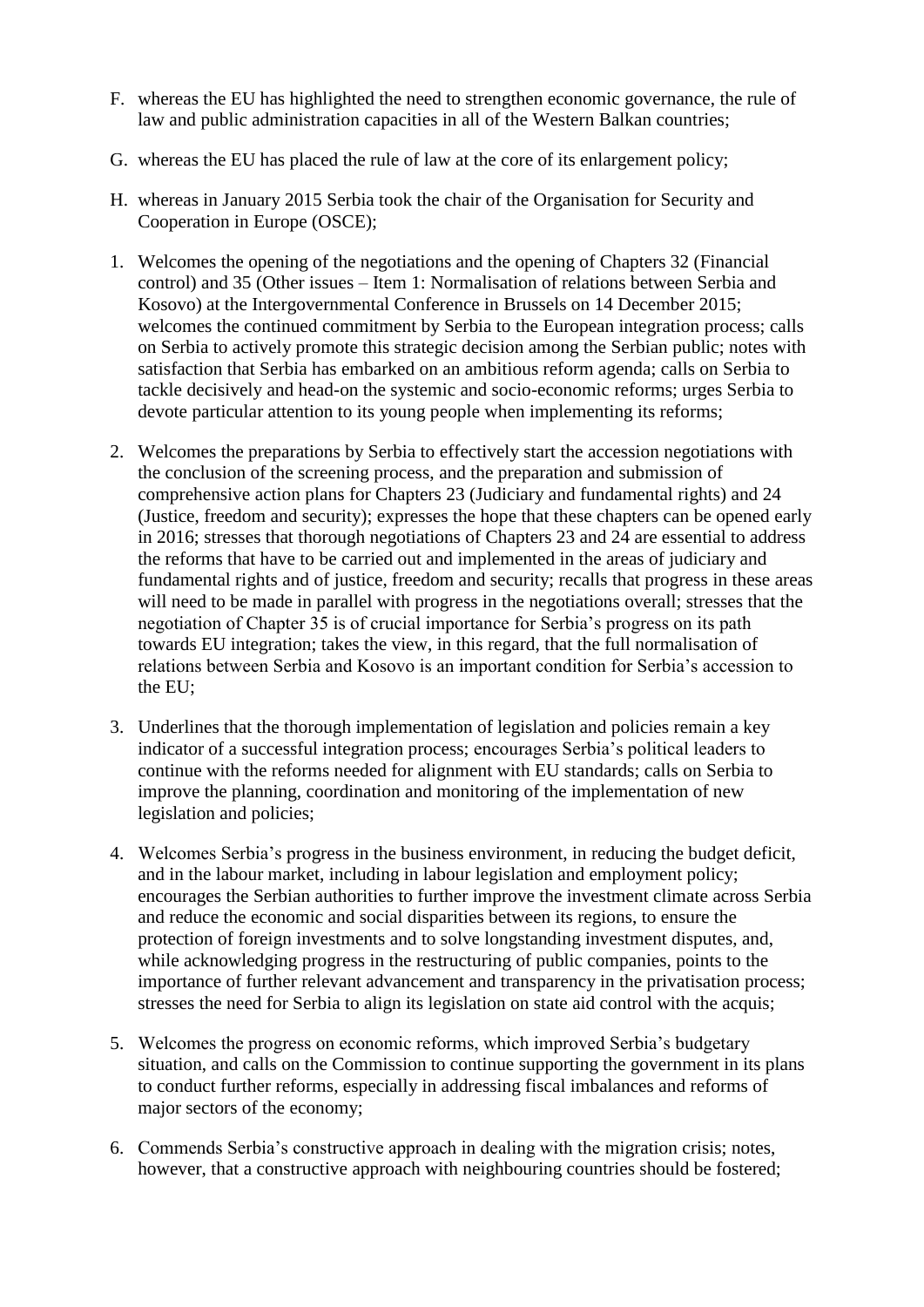notes that Serbia is an essential and helpful partner of the EU in the Balkans, and that it is therefore indispensable that the EU provide resources and adequate financial help; takes positive note of Serbia's substantial effort to ensure that third country nationals receive shelter and humanitarian supplies with EU and international support; calls on Serbia to swiftly increase its reception capacities; notes that comprehensive reforms are needed to rationalise the whole asylum system and to bring it into line with the EU acquis and international standards; notes that Serbia has taken further measures to address unfounded asylum applications lodged by Serbian nationals in EU Member States and Schengenassociated countries; calls on Serbia to contribute to a further decrease in unfounded applications; highlights that the capacity and resources to allow returnees to reintegrate remain limited;

7. Calls on Serbia to make greater efforts and to progressively align its foreign and security policy with that of the EU, including its policy on Russia; considers, in this context, conducting joint Serbia – Russia military exercises regrettable; welcomes Serbia's active participation in international peacekeeping operations;

#### *Rule of law*

- 8. Emphasises the key importance of the principles of the rule of law; stresses the vital importance of an independent judiciary; notes that, while some progress has been made in the area of judiciary, namely in adopting rules for evaluating judges and prosecutors, political interference remains high; notes that the professional judicial bodies are demanding to be provided with adequate resources; calls on the authorities to implement the national judicial reform strategy as set out in the action plan for Chapter 23 and to ensure independence of the judiciary and that the work of judges and prosecutors is free from political influence; calls on the government to adopt a new law on free legal aid and to introduce legal changes to address the quality and consistency of judicial practice and judicial education; expresses concern at the continuous backlog of court cases, despite the Supreme Court of Cassation's reduction programme in this regard, and urges Serbia to make further steps in order to increase confidence in the judiciary;
- 9. Reminds the Serbian Government to implement the Law on Rehabilitation fully and in a non-discriminatory manner; suggests to the Serbian Government to make further amendments to the Law on Restitution in order to remove all procedural obstacles and legal impediments concerning restitution in kind;
- 10. Notes that corruption and organised crime are widespread in the region and also represent an obstacle to Serbia's democratic, social and economic development; notes that some progress has been made in the fight against corruption, which nevertheless remains an element of concern in Serbia, through continued implementation of legislation and the adoption of the law on whistle-blower protection; stresses the need to build a track record on investigations and final indictments on corruption, including high-level corruption and the need to coordinate and monitor the full implementation of the anti-corruption strategy as set out in the action plan for Chapter 23 in all key institutions; calls on the authorities to ensure that the Anti-Corruption Agency and Anti-Corruption Council are able to perform their mandate fully and effectively and that state institutions follow up on their recommendations; considers that a regional strategy and enhanced cooperation between all the countries in the region are essential to tackle these issues more effectively; calls on academic institutions, together with state authorities and public officials, to adopt rules in this area in order to investigate cases of plagiarism and prevent future cases;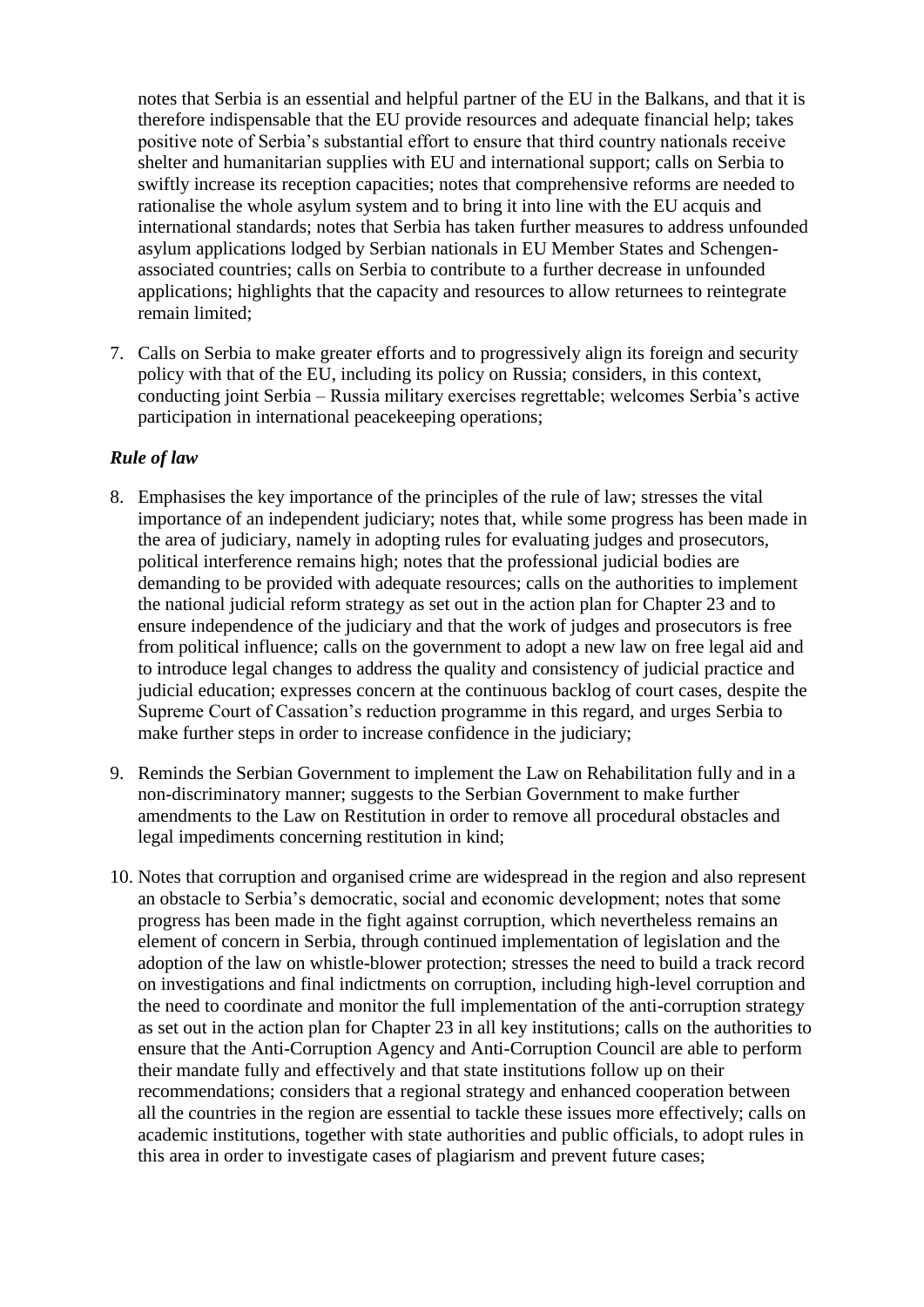- 11. Calls on the Serbian authorities to amend and implement the economic and corruption crimes section of the Criminal Code in order to provide a credible and predictable criminal law framework; reiterates once more its deep concern at the provisions and implementation of Article 234 of the Criminal Code on abuse of responsible positions; calls once again for an independent and thorough review of the reclassified cases related to abuse of responsible positions, so that longstanding unjust prosecutions can be dropped immediately;
- 12. Notes that more effort must be made in the fight against organised crime and that a track record in final convictions must be built, as set out in the action plan for Chapter 24; calls on the Commission and the Member States to provide expert support in order to establish an institutional framework and expertise to fight organised crime effectively; calls, in this regard, for direct cooperation between the law enforcement authorities of Serbia and Kosovo and the liaison offices in Belgrade and Pristina;

## *Democracy*

- 13. Takes note of the efforts to improve the consultation process in parliament and to further increase parliament's involvement in the EU accession negotiation process; remains concerned about the extensive use of urgent procedures in adopting legislation, including legislation related to the EU accession process, as such procedures do not always allow for sufficient consultation of stakeholders and the wider public; stresses that parliament's oversight of the executive needs to be further strengthened; stresses the importance of active and constructive participation of the opposition in the decision-making process and democratic institutions; stresses that the funding of political parties must be transparent and in accordance with the highest international standards;
- 14. Stresses the importance of the work of civil society organisations in a democratic society; notes that cooperation between the government and civil society organisations has improved; encourages the Serbian authorities to take additional measures to ensure a transparent dialogue between civil society and state institutions, and to increase the effective involvement of representatives of civil society and of national minorities in the decision-making process; calls on the authorities to guarantee adequate financial support for the efficient functioning of civil society organisations; calls for timely and transparent communication to citizens, organisations and the general public on the developments of the accession negotiation process and to facilitate their broad participation in this process;
- 15. Reiterates its call on the Serbian Government to address fully the recommendations of the OSCE/ODIHR election observation missions, in particular those ensuring that campaign financing and the electoral processes should be transparent; calls on the authorities to properly investigate cases that arose during municipal elections and other campaign events which have been marked by violence and claims of intimidation and irregularities;
- 16. Reiterates the importance of independent regulatory bodies, including the Ombudsman, in ensuring oversight and accountability of the executive; calls on the authorities to provide the Ombudsman with full political and administrative support for his work and to refrain from exposing him to unjustified criticism;
- 17. Welcomes the adoption of a comprehensive public administration reform action plan, a law on inspection oversight, a national training strategy for local government and the law on the maximum number of public sector employees, and calls for their immediate implementation; highlights the need to depoliticise and professionalise public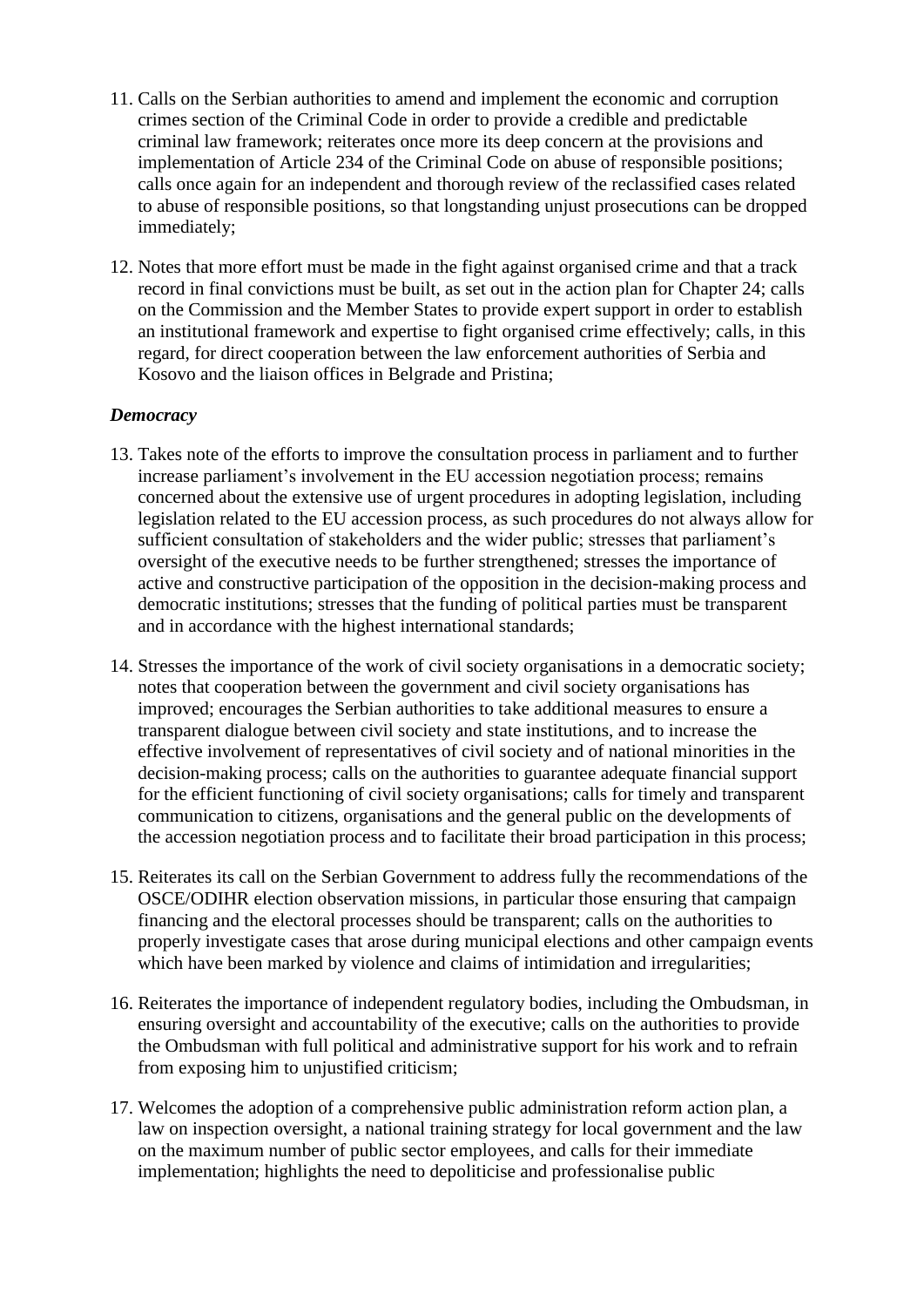administration and to make recruitment and dismissal procedures more transparent in order to guarantee professionalism, neutrality and continuity of the public administration;

#### *Human rights*

- 18. Welcomes the fact that Serbia has an adequate legal and institutional framework for protecting human rights and fundamental freedoms; notes, however, the remaining shortcomings in its implementation, particularly with regard to preventing discrimination against vulnerable groups, including people with disabilities, people with HIV/AIDS and LGBTI people; welcomes the successful Pride March of 20 September 2015; underlines, however, that discrimination and violence against LGBTI persons is still a matter of concern; encourages in this connection the government to address Recommendation CM/Rec(2010)5 of the Committee of Ministers of the Council of Europe to member states; expresses concern at the number of attacks on members of vulnerable groups that have not yet been fully investigated; moreover expresses concern at the continuous problem of domestic violence; calls on the authorities to actively promote respect for human rights for all;
- 19. Expresses concern that no progress has been made to improve the situation regarding freedom of expression and of the media; notes with concern the continuous political pressure which undermines media independence, resulting in growing self-censorship by media outlets; is concerned that journalists face political pressure, intimidation, violence and threats when exercising their profession; calls on the authorities to investigate all cases of attacks against journalists and media outlets, which have prompted strong protests by the International Association of Journalists; reiterates that the new media laws need to be implemented in full; emphasises the need for complete transparency in media ownership and funding of media, as well as non-discrimination as regards state advertising;
- 20. Is seriously concerned about repeated leaks to the media about ongoing criminal investigations, in breach of the presumption of innocence; calls on the Serbian authorities to seriously investigate a number of high-profile cases where evidence of alleged wrongdoing has been presented by the media;

### *Respect for and protection of minorities*

21. Underlines the importance of National Minority Councils in their role of promoting the rights of national minorities and their democratic nature, and also encourages the appropriate and verifiable financing of them; welcomes Serbia's commitment in drafting a dedicated Action Plan for National Minorities, which will further improve the implementation and development of practices and the legal framework on national minorities; reiterates its call on Serbia to ensure that the level of acquired rights and competences is retained in the process of their legal alignment with the decision of the Constitutional Court of Serbia, and urges the adoption of the Law on National Minority Councils as soon as possible for the clarification of their legal status and the certainty of their jurisdiction; expresses serious concern about the interruption of transmission of programmes in minority languages following the announced privatisation of the media; calls on Serbia to step up its efforts with regard to the effective and consistent implementation of legislation on protection of minorities and the non-discriminatory treatment of national minorities throughout Serbia, including in relation to education, especially regarding the timely funding and translation of minority native language textbooks, use of minority languages, representation in public administration and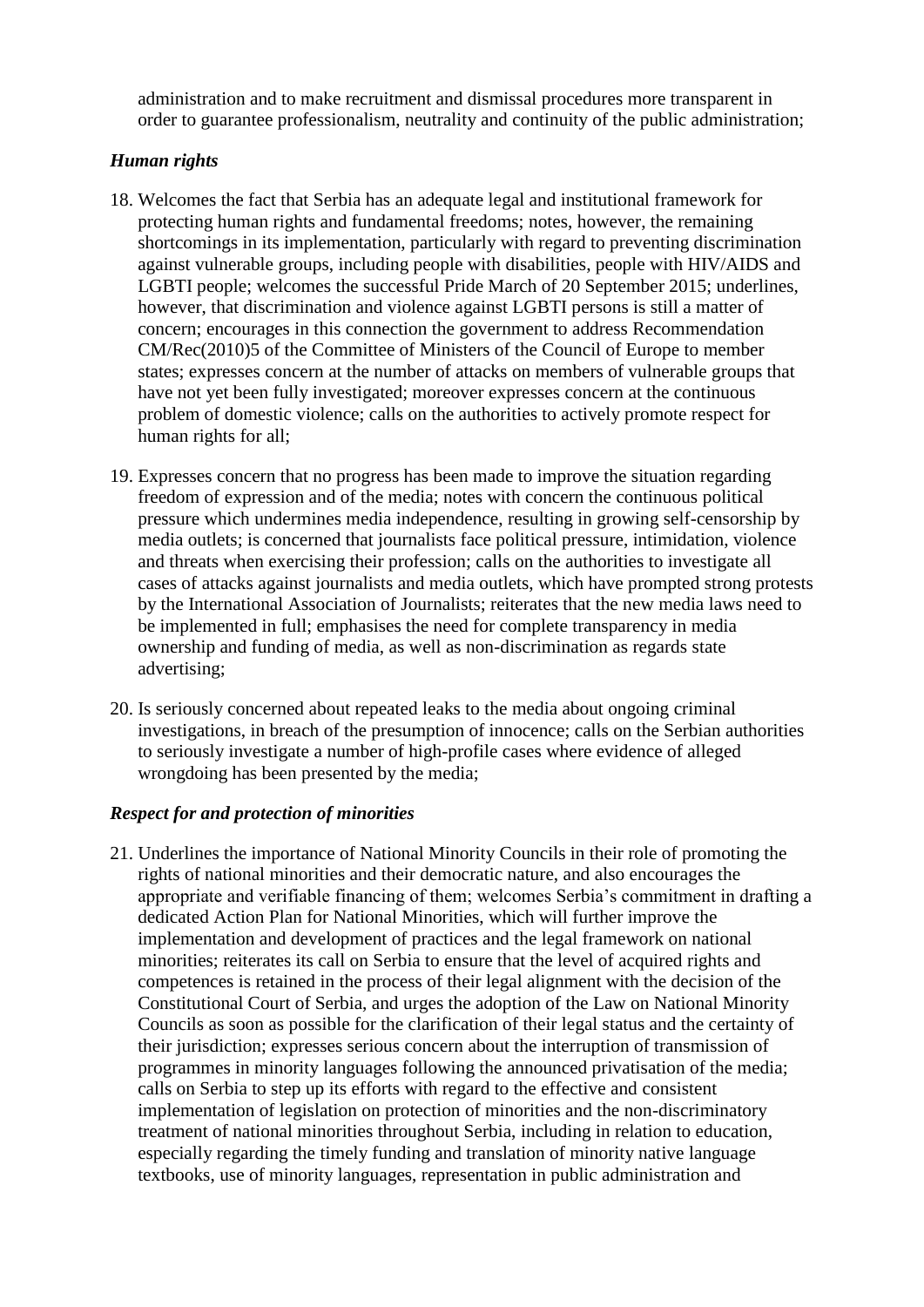representative bodies at local, regional and national levels and access to media and religious services in minority languages; invites the Serbian Government to implement all international treaties and bilateral agreements concerning minority rights;

- 22. Notes that Vojvodina's cultural diversity also contributes to Serbia's identity; stresses that the autonomy of Vojvodina should not be weakened and that the law on Vojvodina's resources should be adopted without further delay as prescribed by the constitution;
- 23. Calls on the Serbian authorities to implement concrete measures to improve the situation of the Roma, particularly concerning the provision of personal documents, education, housing, health care and employment; calls further on the Serbian authorities to secure equal representation of Roma in public institutions and public life, including by devoting special attention to the inclusion of Roma women; stresses that the Roma integration policy needs to be further strengthened and, taking into account the violence suffered by minority NGO representatives, that discrimination must be tackled effectively; looks forward therefore to seeing the measures of the upcoming Strategy and Action Plan on Roma inclusion; welcomes in this context the 'Pristina Declaration', which calls on governments and international, intergovernmental and civil society organisations to thoroughly apply principles of non-discrimination and equality when working and acting on the promotion and respect for Roma rights;

#### *Regional cooperation and good-neighbourly relations*

24. Appreciates the constructive approach of the Serbian Government to relations with neighbouring countries, since this has enabled substantial progress in both regional cooperation and closer relations with the EU, and urges Serbia to continue to build on its good-neighbourly relations; calls on Serbia to promote good-neighbourly relations and the peaceful settlement of disputes, which includes promoting a climate of tolerance and condemning all forms of hate speech or war-time rhetoric and refraining from gestures such as publicly welcoming the return of individuals convicted of war crimes; notes that outstanding disputes and issues, in particular issues of border demarcation, succession, return of cultural goods and disclosure of Yugoslavian archives should be resolved in line with international law and established principles, including through implementation of legally binding agreements, inter alia the agreement on succession issues, and that bilateral disputes should be addressed in the early stages of the accession process in accordance with international law; highlights Serbia's constructive role in the framework of the 'Berlin Process' and the Western Balkan Six initiative and its connectivity agenda; welcomes other initiatives focused on the future of the Western Balkans, in particular the Brdo Process, which proves to be an important framework for cooperation in both political and technical fields, and takes the view that concrete cooperation in areas of mutual interest can contribute to the stabilisation of the Western Balkans; welcomes, in this respect, the first Serbia – Bosnia and Herzegovina joint ministerial meeting, which took place on 4 November 2015 in Sarajevo; calls on Serbia to further promote the stabilisation and institutional strengthening of Bosnia and Herzegovina through its existing contacts and good-neighbourly relations with the country; reiterates its call on the Serbian authorities to initiate further measures for cross-border cooperation with the neighbouring EU Member States, including the Cross-border and Transnational Cooperation Programmes 2014-2020 and the EU Strategy for the Danube Region; welcomes the idea of starting negotiations for the signing of a treaty on good-neighbourly relations with its neighbours, and hopes that this will lead to a more positive development in the regional context; welcomes the energy and transport infrastructure cooperation meeting of the Bulgarian, Romanian and Serbian prime ministers;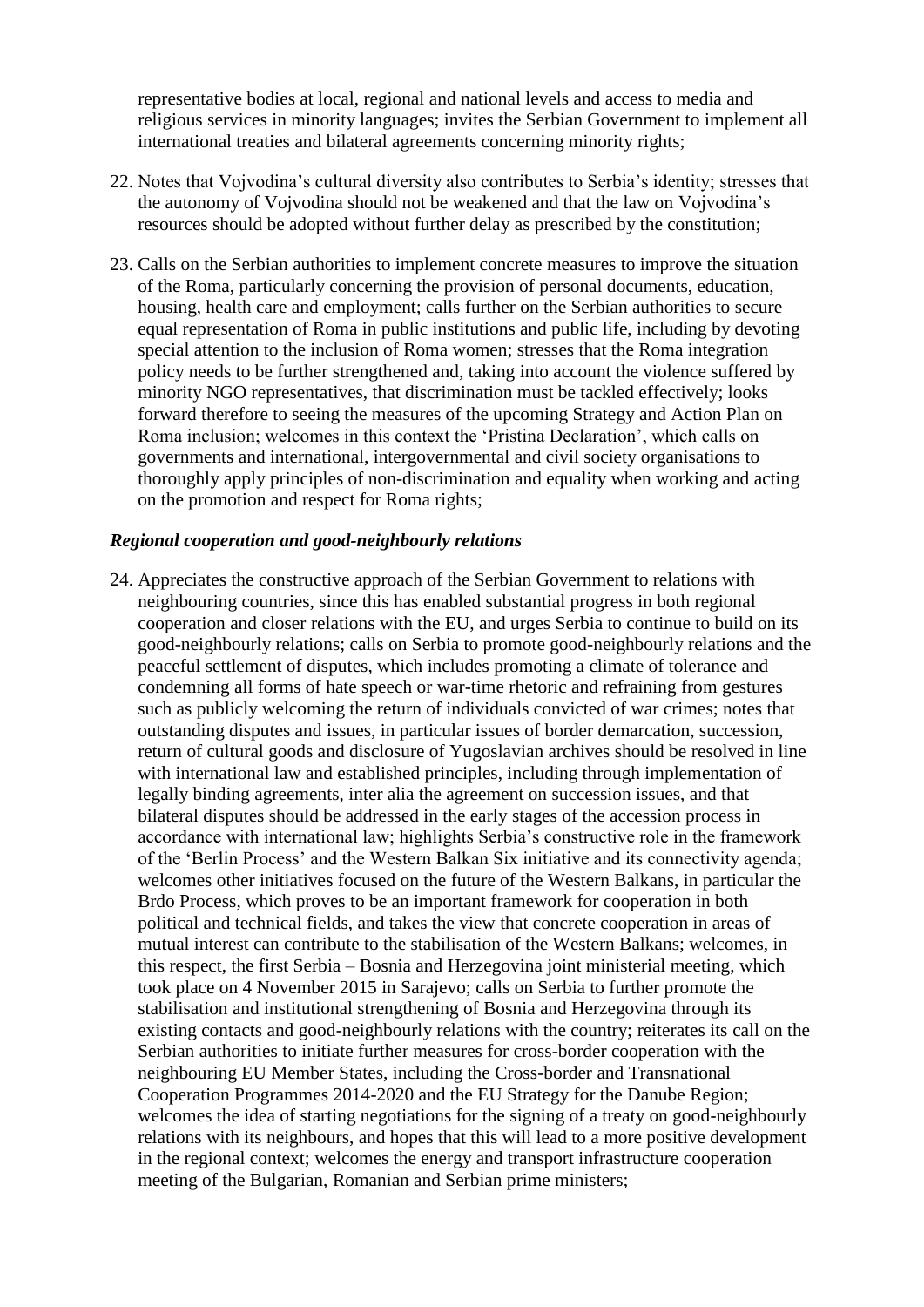- 25. Encourages Serbia to further cooperate with the International Criminal Tribunal for the former Yugoslavia (ICTY), in the spirit of reconciliation and good-neighbourly relations; underlines the importance of an overarching national strategy for domestic handling of war crimes; urges the authorities to continue working on the issue of the fate of missing persons, as well as on preparing a reparation scheme for victims and their families as an important precondition for reconciliation, ensuring the right of victims' families to know the fate of their missing family members; points out that a law on civilian victims should be adopted without any undue delay bearing in mind that the existing legislation does not recognise several groups of war crime victims; notes that controversies still occur, particularly in the context of different interpretations of recent history; reiterates its support for the RECOM initiative, the regional commission for the establishment of facts about war crimes and other serious violations of human rights committed in the former Yugoslavia;
- 26. Welcomes the publication of a draft national war crimes strategy, which sets out plans for dealing with the prosecution of crimes committed during the 1990s in the former Yugoslavia; underlines the need to strengthen and depoliticise Serbian institutions which deal with war crimes; calls on Serbia to establish an effective witness and victim protection system and to provide the victims and their families with the right to reparations; calls for improving regional cooperation in war crime cases; reiterates its call on Serbia to re-examine its legislation on jurisdiction in war crime proceedings in the spirit of reconciliation and good-neighbourly relations together with the Commission and with its neighbours;
- 27. Welcomes Serbia's continued engagement in the normalisation process with Kosovo, and the finalisation of key agreements on 25 August 2015, namely on the establishment of the Association/Community of Serb majority municipalities in Kosovo, on energy, on telecoms and on the Mitrovica Bridge; urges Serbia to swiftly implement its part of these agreements and to engage constructively with Kosovo in formulating and implementing future agreements; notes that progress has been made in areas such as police and civil protection, vehicle insurance, customs, liaison arrangements and cadastral records; reiterates that progress in the Dialogue should be measured by its implementation on the ground; calls on Serbia and Kosovo to refrain from negative rhetoric and to move forward with the full implementation, in good faith and in a timely manner, of all the agreements already reached, and to determinedly continue the normalisation process; calls for continuous efforts by both governments and the EU institutions to communicate and explain the provisions of the reached agreements, in order to bring ethnic Albanian and Serbian communities in Kosovo closer together; commends the efforts of the business community, led by Chambers of Commerce, to contribute to the normalisation of relations, by engaging in dialogue between Chambers of Commerce of Serbia and Kosovo, to tackle barriers to doing business between the two sides, and to facilitate contact and cooperation between companies; calls on the Commission to support maintaining and developing these activities in the future; encourages Serbia and Kosovo to identify new areas of discussion for the dialogue with the aim of improving people's lives and comprehensively normalising relations; calls on the European External Action Service (EEAS) to conduct an evaluation of the performance of the two sides in fulfilling their obligations; urges Serbia to act in a spirit of good-neighbourly relations and expresses the hope that the issue of Kosovo's failed application for UNESCO membership will not hamper the dialogue, and the further integration of Kosovo in regional and international organisations, and that cooperation and efforts will continue for the protection of cultural heritage; urges Belgrade and Pristina to maintain good-neighbourly relations; welcomes the resumption of talks between Serbian Prime Minister Vučić and